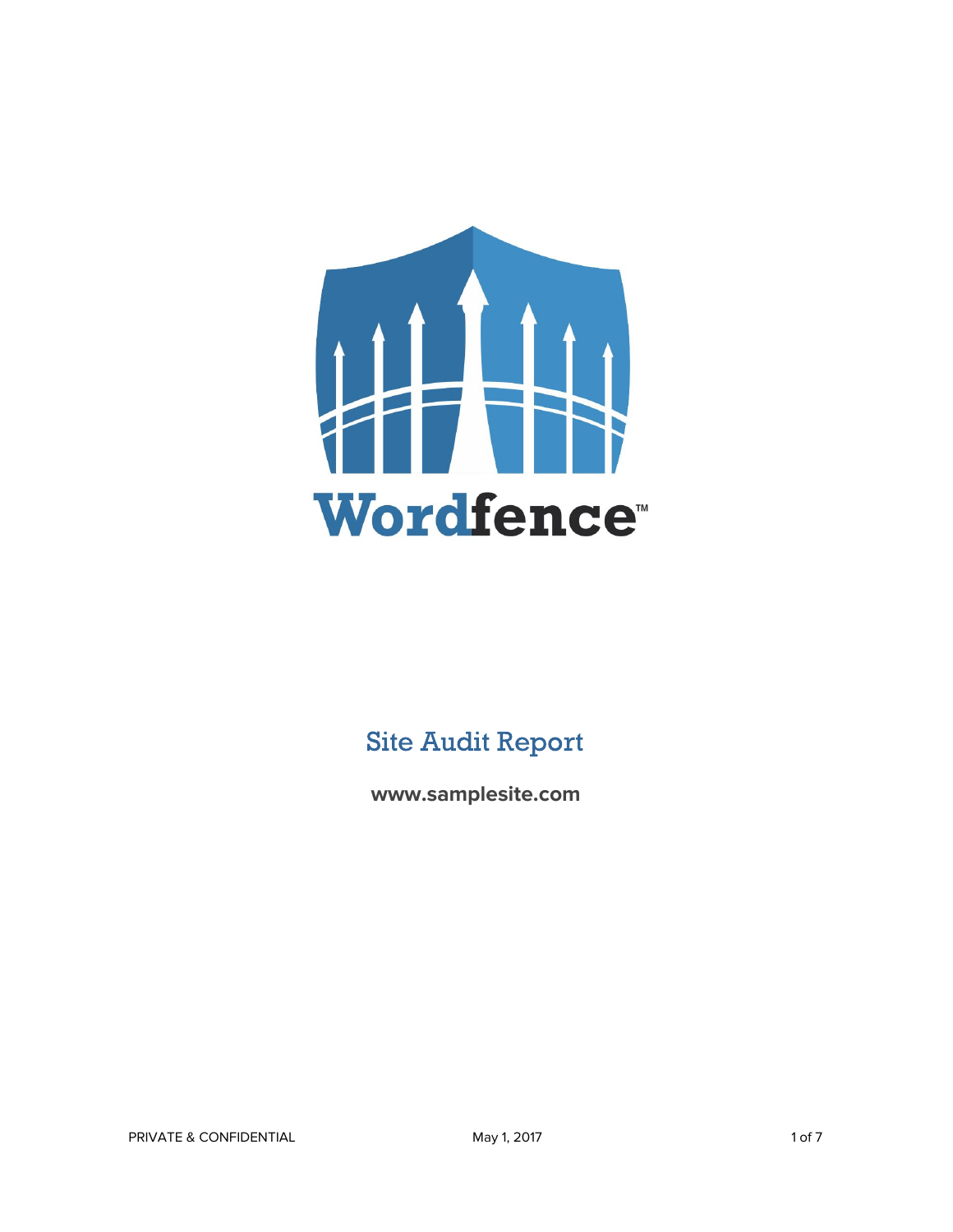# Table Of Contents

| 3 |
|---|
| 4 |
| 5 |
| 5 |
| 5 |
| 6 |
| 6 |
| 6 |
| 6 |
| 7 |
|   |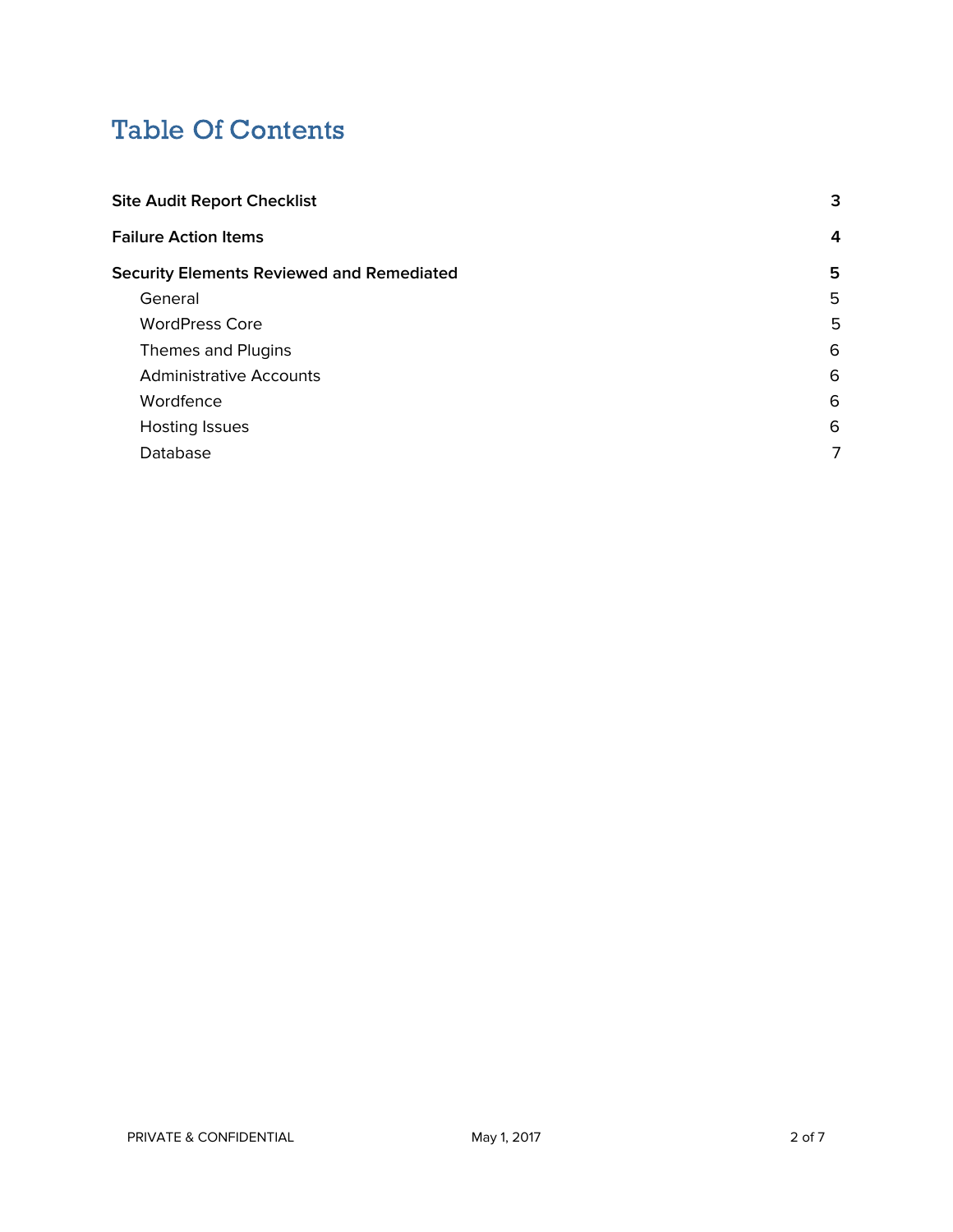# <span id="page-2-0"></span>Site Audit Report Checklist

#### **General**

| PASS        | Site free of malware                   |
|-------------|----------------------------------------|
| PASS        | Site not listed on blacklists          |
| PASS        | Google Transparency Report clear       |
| PASS        | Database free of malware and spam      |
| <b>PASS</b> | No suspicious logins                   |
| PASS        | No successful malware accesses         |
| FAIL        | Adequate log files available           |
| PASS        | No publicly available logs             |
| PASS        | No public phpinfo files                |
| PASS        | Site content not at risk for blacklist |
| PASS        | No advertising networks                |

#### **WordPress Core**

| PASS         | WordPress updated                  |
|--------------|------------------------------------|
| PASS         | WordPress auto-updates are allowed |
| <b>IPASS</b> | wp-config.php secured              |
| <b>PASS</b>  | wp-admin file editing disallowed   |

#### **Themes and Plugins**

| PASS        | Only utilized themes installed            |
|-------------|-------------------------------------------|
| <b>PASS</b> | All themes updated & actively maintained  |
| <b>PASS</b> | Theme core files unmodified               |
| <b>PASS</b> | No high risk theme functions installed    |
| <b>PASS</b> | Only utilized plugins installed           |
| <b>FAIL</b> | All plugins updated & actively maintained |
| <b>PASS</b> | No high risk plugins installed            |
| <b>PASS</b> | No redundant plugins                      |

#### **Administrative Accounts**

| <b>PASS</b> | Valid administrative users          |
|-------------|-------------------------------------|
| <b>PASS</b> | Administrative user emails          |
| <b>PASS</b> | Password audit                      |
| <b>PASS</b> | Multisite network administration    |
| <b>PASS</b> | Unique ID for administrators        |
| FAIL        | No public transaction or error logs |

#### **Wordfence**

| PASS | Wordfence installed and configured correctly |
|------|----------------------------------------------|
| PASS | Wordfence firewall configured correctly      |
| PASS | Wordfence scanning all files                 |
| PASS | Wordfence admin email address entered        |

#### **Hosting Issues**

| PASS        | Backups being stored                     |
|-------------|------------------------------------------|
| PASS        | Site is hosted in its own space          |
| <b>PASS</b> | Linux Hosting                            |
| <b>PASS</b> | No web server security issues            |
| <b>PASS</b> | Web server version updated               |
| <b>PASS</b> | No publicly accessible backups           |
| <b>PASS</b> | Backups are frequent                     |
| <b>FAIL</b> | SSL installed and configured correctly   |
| <b>PASS</b> | No credit card data stored on site       |
| <b>PASS</b> | File permissions set correctly           |
| PASS        | PHP version updated                      |
| <b>PASS</b> | No suspicious cron jobs                  |
| <b>PASS</b> | End-to-end encryption/No cloud-based WAF |
| <b>PASS</b> | Strong CPANEL/Hosting Password           |
| <b>PASS</b> | Strong FTP Password                      |
| <b>PASS</b> | Using SFTP                               |
| PASS        | SSH unused or secured                    |
| PASS        | No .my.cnf files                         |

#### **Database**

| <b>PASS</b> | Only one MySQL database user           |
|-------------|----------------------------------------|
| <b>PASS</b> | MySQL user has appropriate permissions |
| <b>PASS</b> | Strong MySQL database user password    |
| <b>PASS</b> | Remote database access disabled        |
| <b>PASS</b> | No custom MySQL database connections   |
| <b>PASS</b> | PhpMyAdmin updated                     |
| <b>FAIL</b> | Tables are optimized                   |
| <b>PASS</b> | Database updated                       |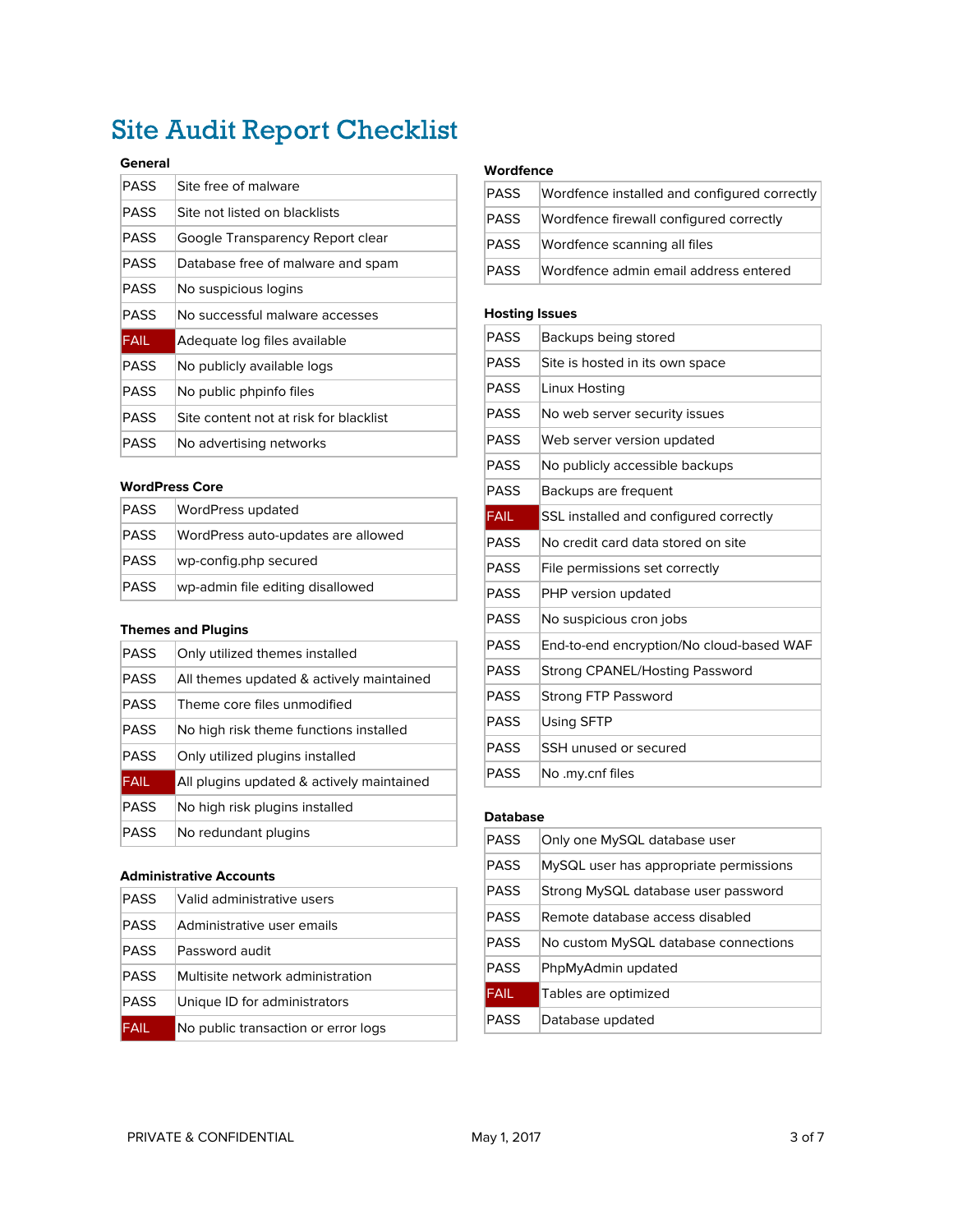# <span id="page-3-0"></span>Failure Action Items

## **General**

❏ **Adequate log files available.** We did not find adequate log files as your server is only storing 2 weeks of log files, which is not adequate for monitoring intrusions. We recommend that you store 12 months of log files in the event that your site is compromised.

## **Themes and Plugins**

- ❏ **Plugins not updated or actively maintained.** We found plugins that require updates and some plugins that are not actively maintained They include:
	- ❏ **Slider Revolution.** Your site is using version 4.6. The current version is 5.4.1.
	- ❏ **WP Bakery Visual Composer.** Your site is using version 4.12.1. The current version is 5.1.1.
	- ❏ **WP-PagesNav.** Plugin has not been updated in 10 years. We recommend finding an actively maintained alternative.

### **Administrative Accounts**

❏ **Public transaction or error logs.** We found public transaction/error logs in wp-content/debug.log. We recommend using htaccess to protect this file.

### **Hosting Issues**

❏ **SSL installed and configured correctly.** Your site is not using SSL. We recommend that all sites use SSL for HTTPS encryption.

### **Database**

- ❏ **Custom MySQL database connections.** We found custom MySQL database connections in your site's code. Your site's newsletter template has it's own connections to your database. We recommend recoding this functionality to utilize the wpdb class within WordPress for security reasons.
- ❏ **Tables are not optimized.** Your database tables require optimization for better performance and stability.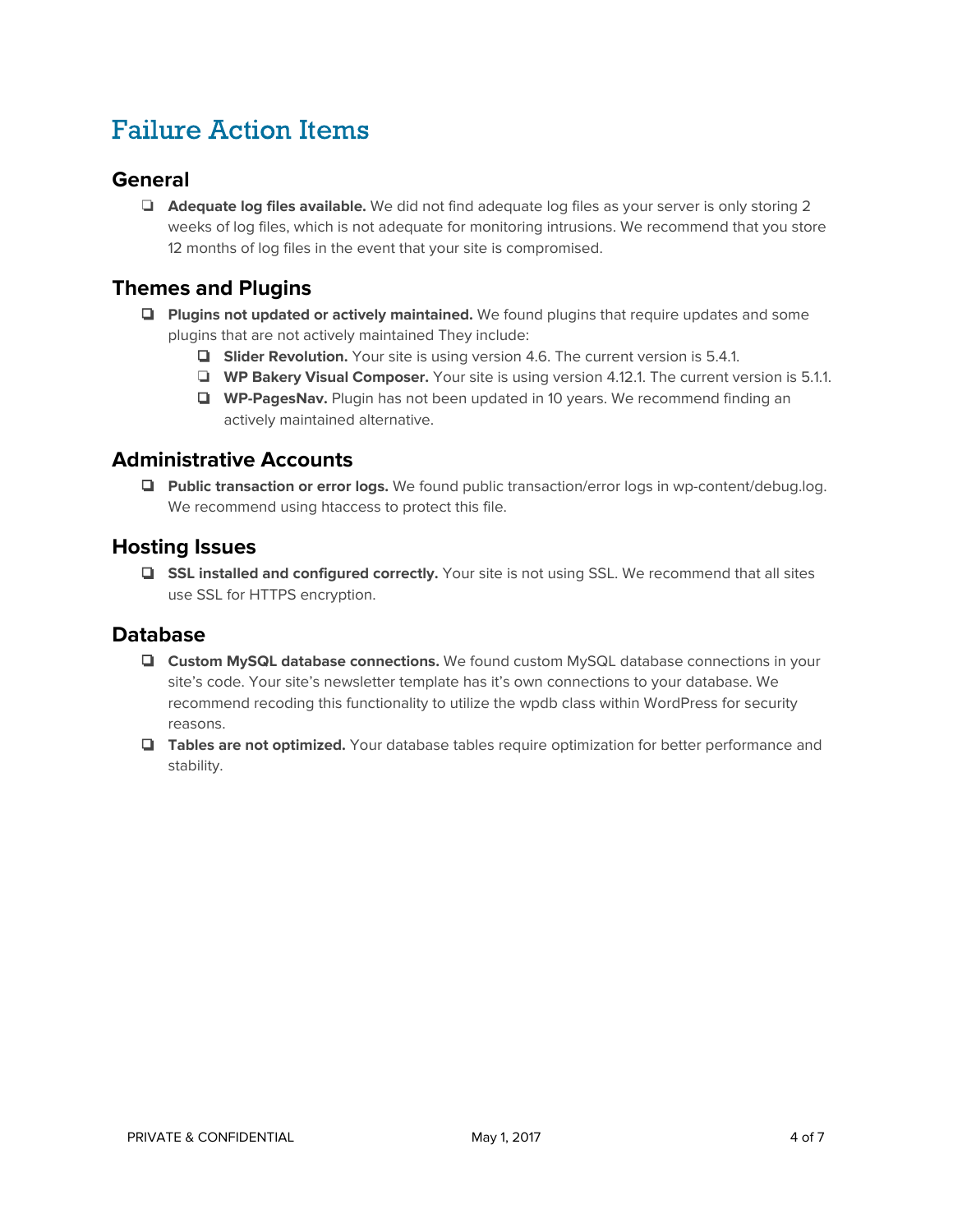# <span id="page-4-1"></span>Security Elements Reviewed & Remediated

## <span id="page-4-3"></span>**General**

- **Site free of malware.** Wordfence scans the site to look for malware, backdoors, trojans, or other malicious scripts.
- **Site not listed on blacklists.** We review the following blacklists to ensure your site is not listed:
	- **○** McAfee Site Advisor
	- **○** Norton SafeWeb
	- **○** etc.
- **Google transparency report clear.** Google's safe browsing transparency report can often indicate problems.
- **● Database free of malware.** We reviewed your database to look for spam or malware.
- **● No suspicious logins.** We look for logins that appear to be from suspicious locations.
- **● No successful malware accesses.** We look for any successful access to malware in the available log files.
- **● Adequate log files available.** We look for at least 30 days of log files. We would recommend that you store up to 12 months of log files if possible.
- **● No publicly available log files.** We look for any log files, debugging logs, or error logs that are publicly available.
- **● No publicly available phpinfo files.** We look for any files that have a phpinfo function that are publicly available. These files can often provide attackers too much information about server configurations.
- **● Site content not at risk for blacklist.** Some site content such as pharmaceutical, fashion, or other highly competitive niches, can be at risk for erroneous blacklisting.
- **● No advertising networks.** Some advertising networks do not monitor their ad stock well and can be a source of malware served up to site visitors. While the target site is not affected, an ad network can often be a security risk if not effectively managed.

## <span id="page-4-2"></span>**WordPress Core**

- **● WordPress updated.** Keeping WordPress updated to the most current version ensures all security fixes are installed.
- **● WordPress auto-updates are allowed.** We recommend allowing security patches to be automatically applied.
- **● wp-config.php is secured.** We look for hash salts within wp-config.php and ensure the file is set with adequate permissions. This file contains database credentials and requires additional security measures.
- **● wp-admin file editing disallowed.** If your site is not actively in development, disallowing file editing in wp-config.php limits the damage that can be done if an administrative login is compromised.

## <span id="page-4-0"></span>**Themes and Plugins**

- **● Only utilized themes installed.** We recommend that you do not have extraneous themes installed.
- **● All themes updated and actively maintained.** We check to ensure that the theme(s) installed are updated and are actively maintained by their developers.
- **● Theme core files unmodified.** Modifying theme files is not recommended. If you need to make changes, use a child theme.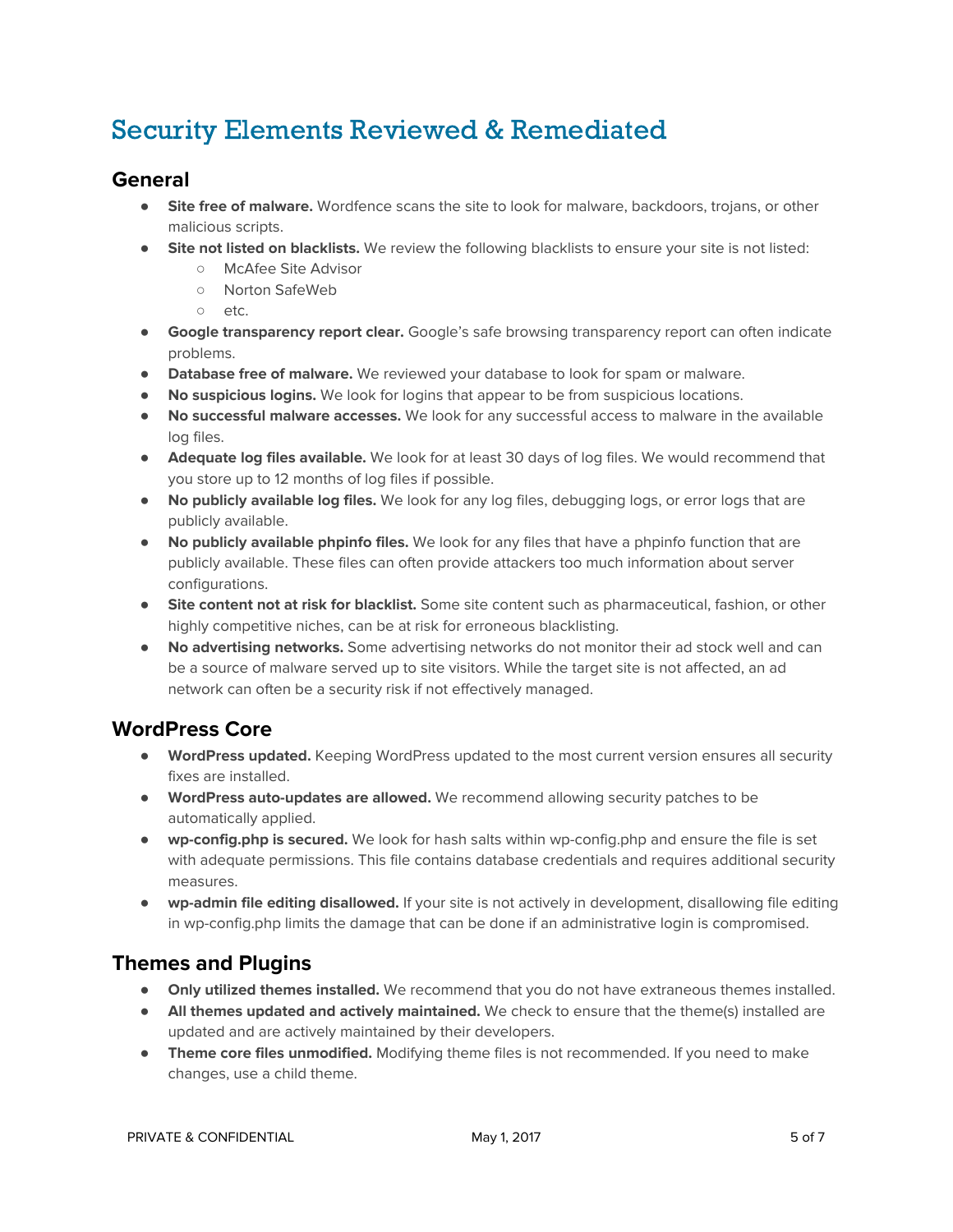- **● No high risk theme functions installed.** We look for high risk theme functionality such as uploading scripts, remote tunnel access, etc.
- **● Only utilized plugins installed.** We recommend that you do not have extraneous plugins installed.
- **● All plugins updated and actively maintained.** We check to ensure that all plugins, both premium and repository, are updated to the current versions. We check to see if plugin development appears to be abandoned. We check to ensure installed plugins have been updated in the last 2 years.
- **● No high risk plugins installed.** We look for functions within plugins that might allow for uploading, administrative tunnels, etc.
- **● No redundant plugins.** We look for plugins that may have overlapping functionality.

## <span id="page-5-1"></span>**Administrative Accounts**

- **● Valid administrative users.** We check to see that administrative users appear to be valid.
- **● Administrative user emails.** We ensure administrative users have email addresses.
- **● No Extraneous admin users.** We check to see if there are an inordinate number of administrative users. We recommend limiting administrative access and using contributor, editor, store manager, and other user types.
- **● Password audit.** We check to see that all passwords appear to be strong and unique.
- **● Multisite network administration.** If your site is a multisite installation, we ensure that you have network administrative capabilities.
- **● Unique ID for administrators.** We evaluate whether administrators appear to have unique user IDs and that logins are not shared. Each user should have their own login for PCI compliance.
- **● No public transaction or error logs.** We check for any public transaction or error logs that might provide attackers information about your site configuration.

## <span id="page-5-0"></span>**Wordfence**

- **● Wordfence installed and configured correctly.** We ensure that Wordfence is installed, configured correctly, and that your premium key is installed.
- **● Wordfence firewall configured correctly.** We make sure that the Wordfence firewall is installed and optimized for your server. If recently installed, the firewall may be in learning mode. We recommend familiarizing yourself with learning mode to ensure that all site functionality is whitelisted.
- **● Wordfence scanning all files.** We ensure that Wordfence is scanning all installed files, other than some binary files.
- **● Wordfence administrative user email entered.** We ensure that an administrative email is configured to receive reports about site issues requiring attention.

## <span id="page-5-2"></span>**Hosting Issues**

- **● Backups being stored.** We look for evidence that backups are being made of your site.
- **● Linux hosting.** We verify that your site is running on a linux server environment.
- **● No web server security issues.** We look for known web server security issues.
- **● No publicly accessible backups.** We look for publicly available backups that might contain sensitive site information.
- **● Backups are frequent.** We evaluate that your site is being backed up adequately.
- **● SSL installed and configured correctly.** We look to see that the site has an SSL certificate installed and configured correctly. SSL certificates ensure that site traffic between your server and your site visitors is encrypted.